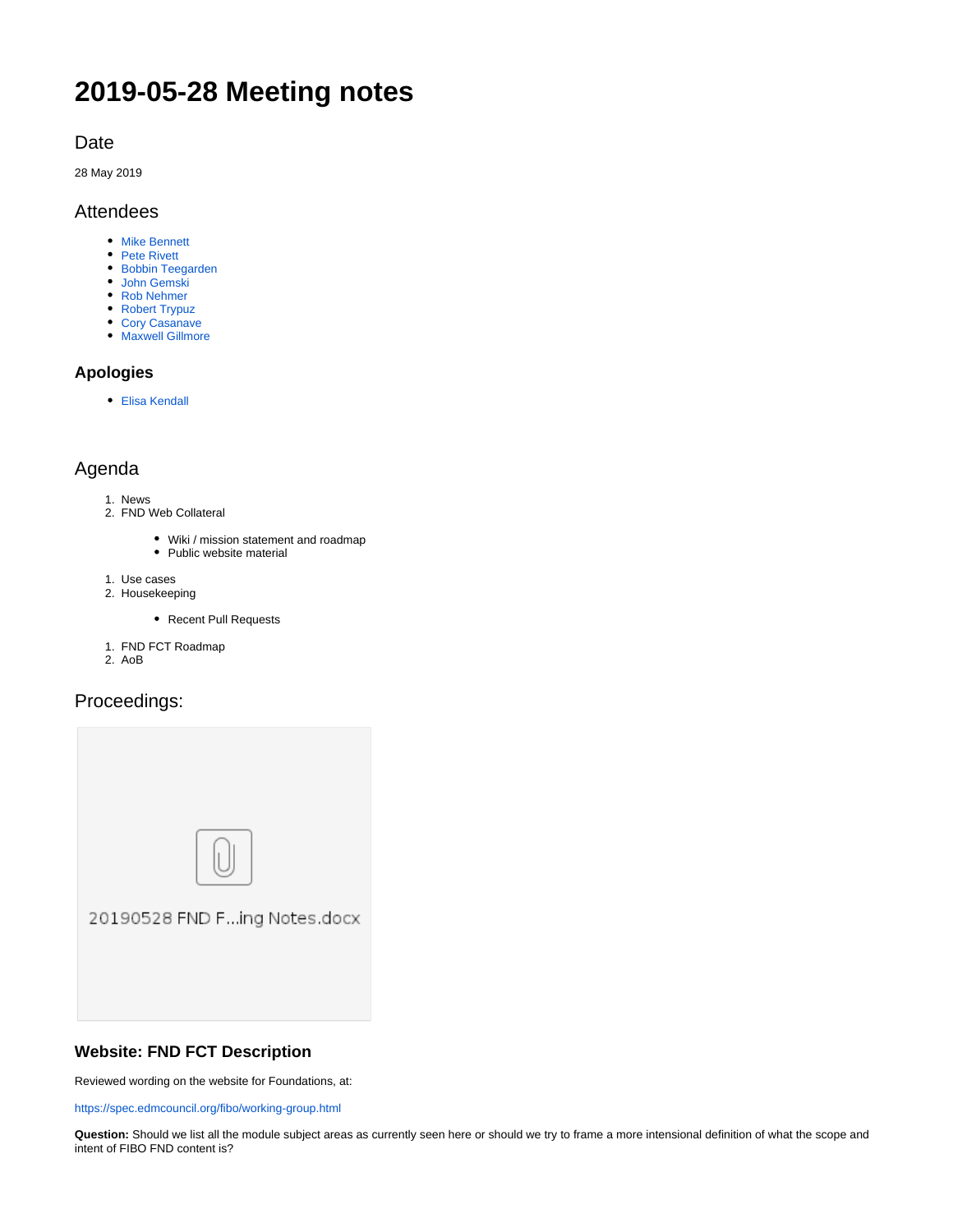PR: Questions whether Goals and Legal Constructs should even be there, in light of recent use case explorations.

**Consensus:** This suggests that the answer to the question above is 'No'. We do not yet have a clear understanding of what the content and scope should be, so we should continue to list what is actually there. The current description is OK as it stands.

# **Modularization**

MB made the point that FIBO content is often surprisingly introduced at levels below where it should be placed for re-use and that for some reason implementers of ontologies in other FCTs are not identifying when some concept they need may be more broadly applicable, such that it should be in FND or FBC.

PR points out that we can find these by monitoring the pull requests.

MB: We have been monitoring these for changes that explicitly affect FND but we did not expect to have to monitor non FND content for these failures of imagination. Now that these pull requests have all been actioned we need to do a pass through the model to find things that might be at too low a level (like the recent example of the mathematical concepts found in IND, which we would not have looked for). Will do a pass through the content and come back to the group with any other such that may have slipped by, if any. In future, we will have to minotor all Pull Requests, looking not only at FND content.

# **Web Copy Requirements**

#### **Domain Descriptions**

Looked at the wiki page on FLT:

<https://wiki.edmcouncil.org/display/FLT/2.+FIBO+module+and+domain+documentation>

#### **Comments:**

RT: The headings outlined on that page are a guide only. Look at the page he created for LEI for an alternative to what this might look like.

**Discussion:** What is the nature and intent of that LEI page?

**Consensus:** There seem to be 3 kinds of thing on this set of headings (tree structure on the wiki):

- 1. FIBO Domains (SEC, DER etc.)
	- a. To-be deprecated Domains where content is to be moved into the main content Domains (e.g. Market Data, Business Process) b. Also the informal notion of sub domain e.g. Equity Debt, where different groups may work on content that is in a Module within a FIBO Domain
- 2. FIBO FCTs that are not Domains in their own right; these deliver content into existing Domains
	- a. E.g. Ratings (the first of these)
- 3. FIBO-LEI
	- a. This is clearly something else
	- b. A use case?

The material shown for FIBO LEI is not really a use case in any recognizable sense.

JG: This could be characterized as something like 'supporting documentation' and would go beneath for example a use case description.

### **Use Cases**

Reference was made to the Use Case template provided by Elisa Kendall (document OEUseCaseTemplate.docx)

#### **Discussion:**

A use case in the sense reflected in this template is a behavioral description of an application that is to be developed. It includes business process diagrams, interfaces, actors and so on. It also (rightly) reflects the nature of a Use Case as a formally controlled but computationally independent model for what an intended application is to do.

MB: Ontologies (of a sort) were introduced to complement behavioral use cases with structural data semantics, at the same level. To be something with a use case is to be an application.

What we really mean by Use Case for these FIBO FCTs was described by Robert in terms of being a description of how you might use a part of (existing) FIBO in furtherance of some business activities; it is more about the required FIBO website descriptive content, rather than a specification for an application development.

CC also circulated an email during this call that had similar comments on the usability of that template (see annex).

The basic requirement is to describe the information needed for a range of business purposes. This was also what RT was describing in relation to the LEI example. It is also what MB describes in the slides as the original remit for FIBO.

**Action:** MB to draft a suitable template for Business Scenarios, based loosely on the OE Template but refocused to match the requirement to define kinds of information needed for a range of business scenarios.